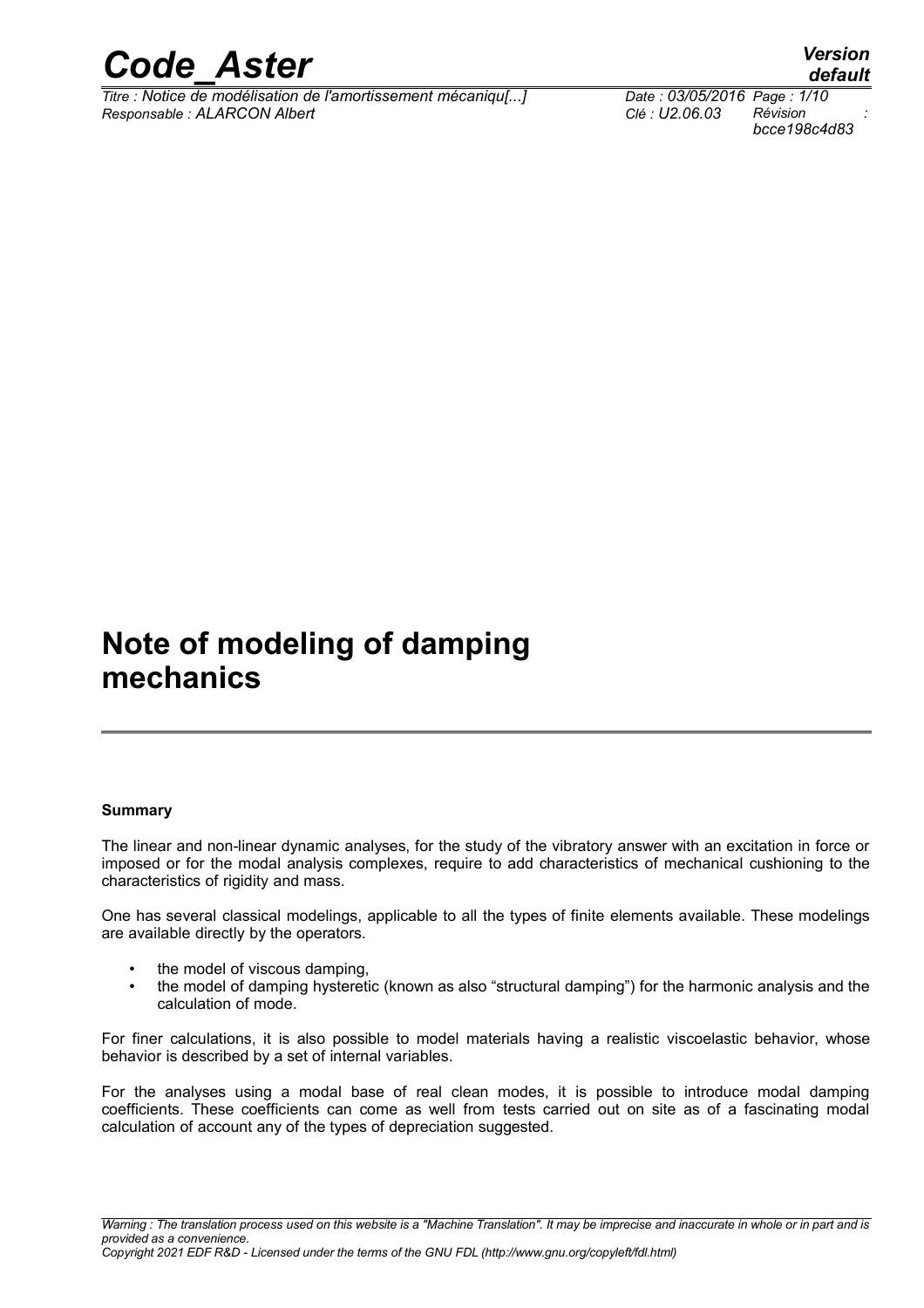*Titre : Notice de modélisation de l'amortissement mécaniqu[...] Date : 03/05/2016 Page : 2/10*  $Responsible : ALARCON Albert$ 

*bcce198c4d83*

## **Contents**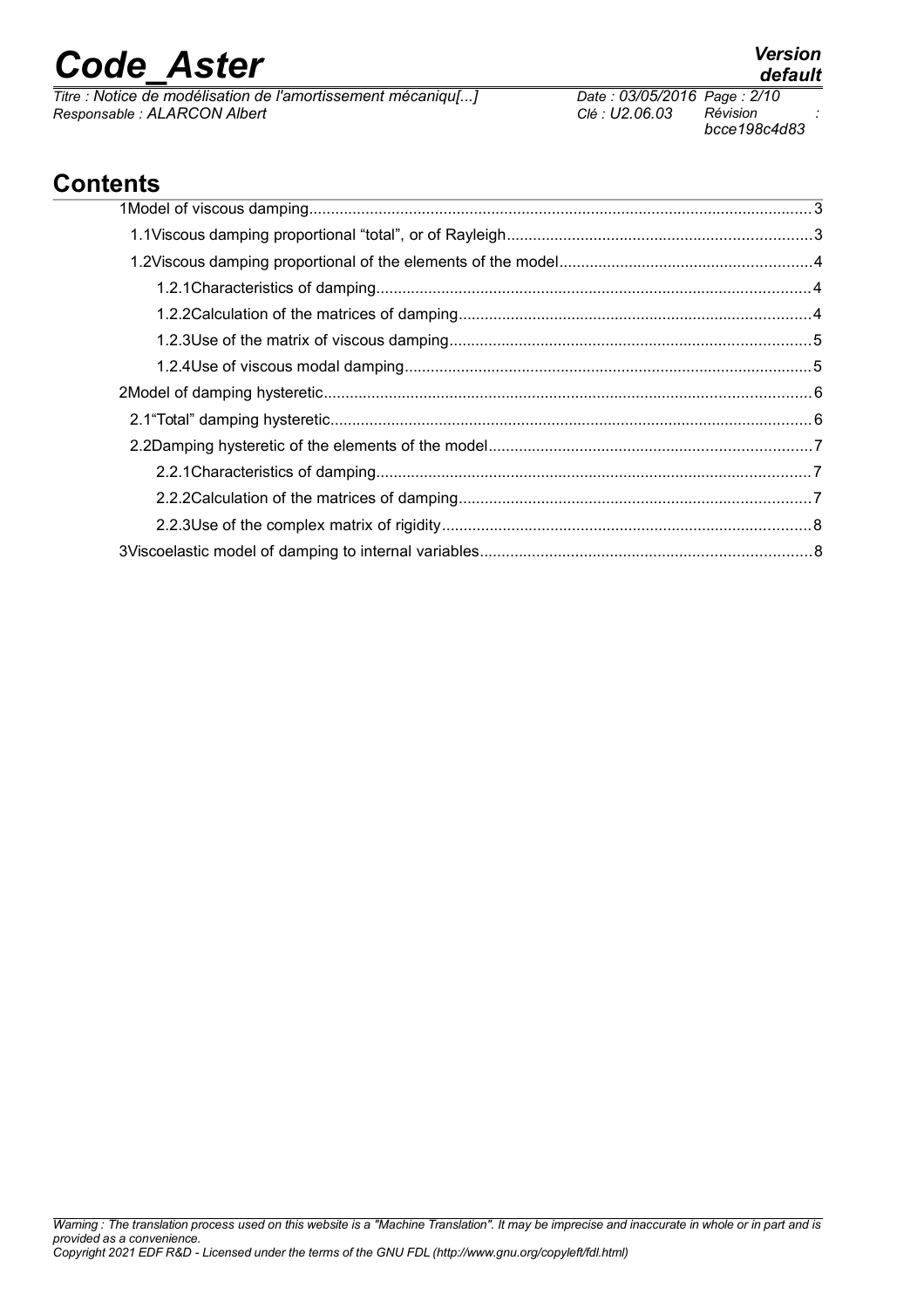*Titre : Notice de modélisation de l'amortissement mécaniqu[...] Date : 03/05/2016 Page : 3/10 Responsable : ALARCON Albert Clé : U2.06.03 Révision :*

### **1 Model of viscous damping**

The model of viscous damping is most usually used. It corresponds to modeling of a dissipated energy proportional to the vibratory speed:

$$
E_d = \frac{1}{2} v^T C v = \frac{1}{2} u^T C u
$$

where *C* is matrix of viscous damping, with real coefficients.

It leads to the classical equations of the dynamics of the structures:

$$
Mu + Cu + Ku = f(t) \tag{6q 1-2}
$$

with *K* matrix of rigidity and *M* matrix of mass.

### **1.1 Viscous damping proportional "total", or of Rayleigh**

This modeling, easy to implement, corresponds to a linear combination of the matrices of mass and stiffness:

$$
C = \alpha K + \beta M \qquad \qquad \text{Eq 1.1-1}
$$

It is currently available, by using the operator DEFI MATERIAU [U4.43.01 §3.1] and ASSEMBLY (OPTION=' AMOR\_MECA') [U4.61.21]. One can also employ COMB\_MATR\_ASSE [U4.72.01], after having assembled the matrices of rigidity and mass with real coefficients. The option SANS CMP=' LAGR' must be used during the combination of the matrices in order to preserve the boundary conditions of the system (imposed by relations of Lagrange in the matrix of rigidity).

This approach allows validation of algorithms of resolution,

It is not realistic for the industrial studies, because it does not make it possible to represent the heterogeneity of the structure compared to damping (dissipation with the supports or the assemblies). Moreover total identification of the coefficients  $\alpha$  and  $\beta$  is not possible, in experimental modal analysis, that for two Eigen frequencies  $\left| \int_{1} , \int_{2} \right|$  distinct; it gives, for the Eigen frequencies  $\omega\text{E}\big[\omega_1,\omega_2\big]$  with  $|\omega\!=\!2\pi\,f$  , a law of evolution of the reduced damping of the form (see [R5.05.04]):

$$
2\xi = \alpha \omega + \frac{\beta}{\omega}
$$

For the discrete elements, the parameters of damping of Rayleigh not being definable in the operator AFFE\_CARA\_ELEM, if one wishes to take account of the contribution of these elements with the total matrix of damping of Rayleigh, it is necessary obligatorily in to pass by method of assembly of this matrix with the operator COMB\_MATR\_ASSE. Without thus proceeding, the total matrix of damping will take account only of the voluminal contribution of the elementsS, surface or of standard beam. If the operator is used DYNA\_NON\_LINE, the damping of Rayleigh thus does not take account of the contribution of the discrete elements.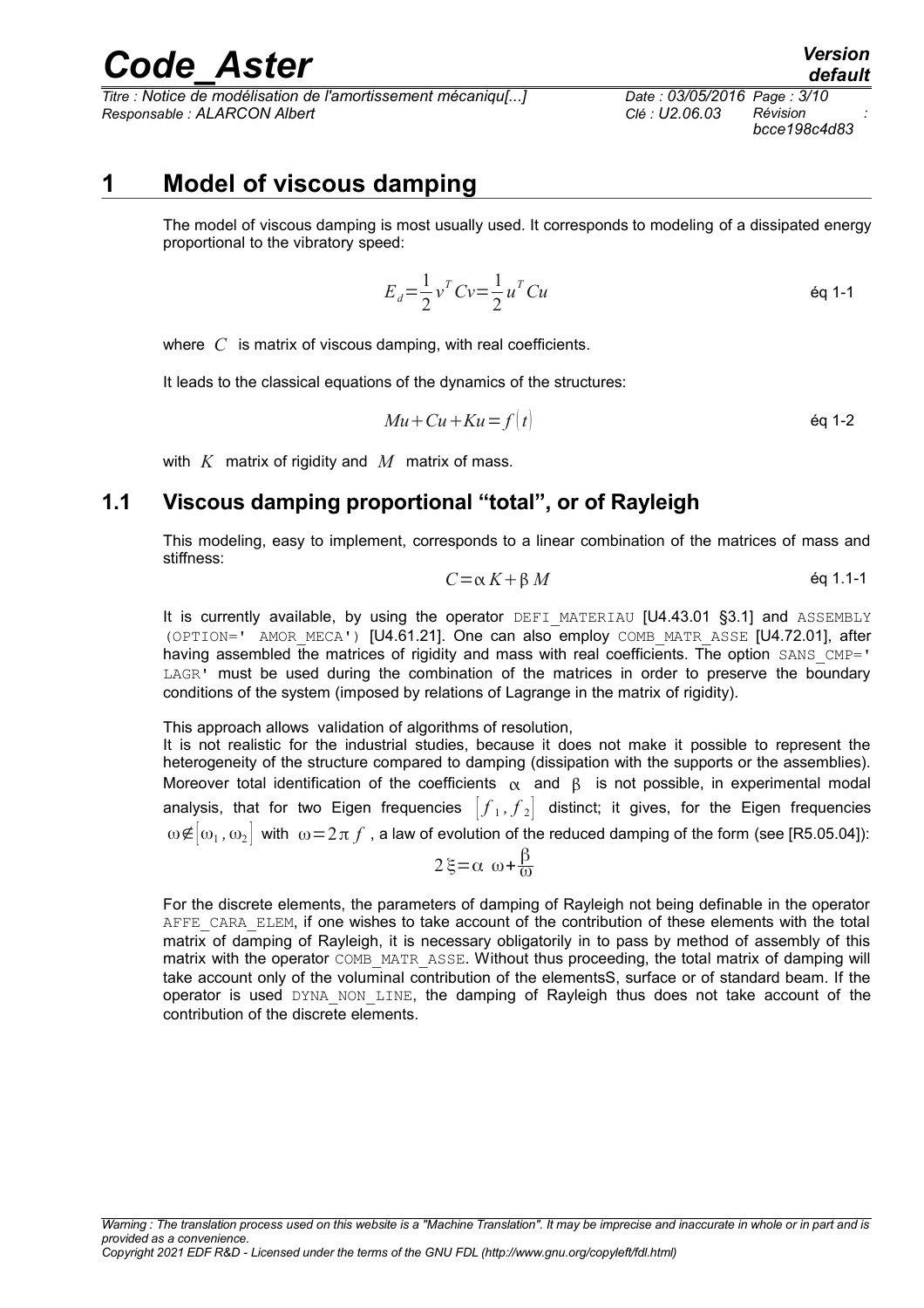*Titre : Notice de modélisation de l'amortissement mécaniqu[...] Date : 03/05/2016 Page : 4/10 Responsable : ALARCON Albert Clé : U2.06.03 Révision :*

*bcce198c4d83*

### **1.2 Viscous damping proportional of the elements of the model**

### **1.2.1 Characteristics of damping**

It is possible to build a matrix of damping starting from each element of the model, as for rigidity and the mass.

Two features are usable:

- the assignment of discrete elements, on meshs POI1 or SEG2, by the operator AFFE\_CARA\_ELEM [U4.42.01]. This one makes it possible to define, with several possible modes of description, a matrix of damping for each degree of freedom.
- the definition of a characteristic of damping for any elastic material by the operator DEFI\_MATERIAU [U4.43.01] by:

AMOR ALPH With  $=$   $\alpha$  [R] AMOR BETA =  $\beta$ 

this material being then affected with the meshs concerned.

### **1.2.2 Calculation of the matrices of damping**

For all the types of finite elements (of continuous, structural or discrete mediums), it is possible of to calculate the real elementary matrices corresponding to the option of calculation 'AMOR\_MECA', after having calculated the elementary matrices corresponding to the options of calculation 'RIGI\_MECA' and 'MASS\_MECA' or 'MASS\_MECA\_DIAG'. Each elementary matrix is then of the form:

• when the material  $i$ , characteristics of viscous damping proportional  $(\alpha_i, \beta_i)$ , is affected with the element elem

 $\mathbf{C}_{\text{elem}} = \alpha_i \mathbf{K}_{\text{elem}} + \beta_i \mathbf{m}_{\text{elem}}$ 

for a discrete element

**C** elem = **has** discrete

This operation is possible with:

mel [**matr\_elem\_DEPL\_R**] = CALC\_MATR\_ELEM **(** / ♦ OPTION: **'AMOR\_MECA'** ♦ MODEL: Mo [model] ♦ CHAM\_MATER: chmat [cham\_mater] ◊ CARA ELEM: will cara (cara elem) **);**

The assembly of all the elementary matrices of damping is obtained with the operator ASSE\_MATRICE usual [U4.61.22]. It will be noted that one must use same classifications and the same mode of storage as for the matrices of rigidity and mass (operator NUME DDL [U4.61.11]). One can as recall as the use of the macro-order  $\text{ASSEMBLY}$  [U4.61.21] makes it possible to gather avantageusemen these stages.

It is noticed that the matrix of damping obtained can be nonproportional:

*Warning : The translation process used on this website is a "Machine Translation". It may be imprecise and inaccurate in whole or in part and is provided as a convenience. Copyright 2021 EDF R&D - Licensed under the terms of the GNU FDL (http://www.gnu.org/copyleft/fdl.html)*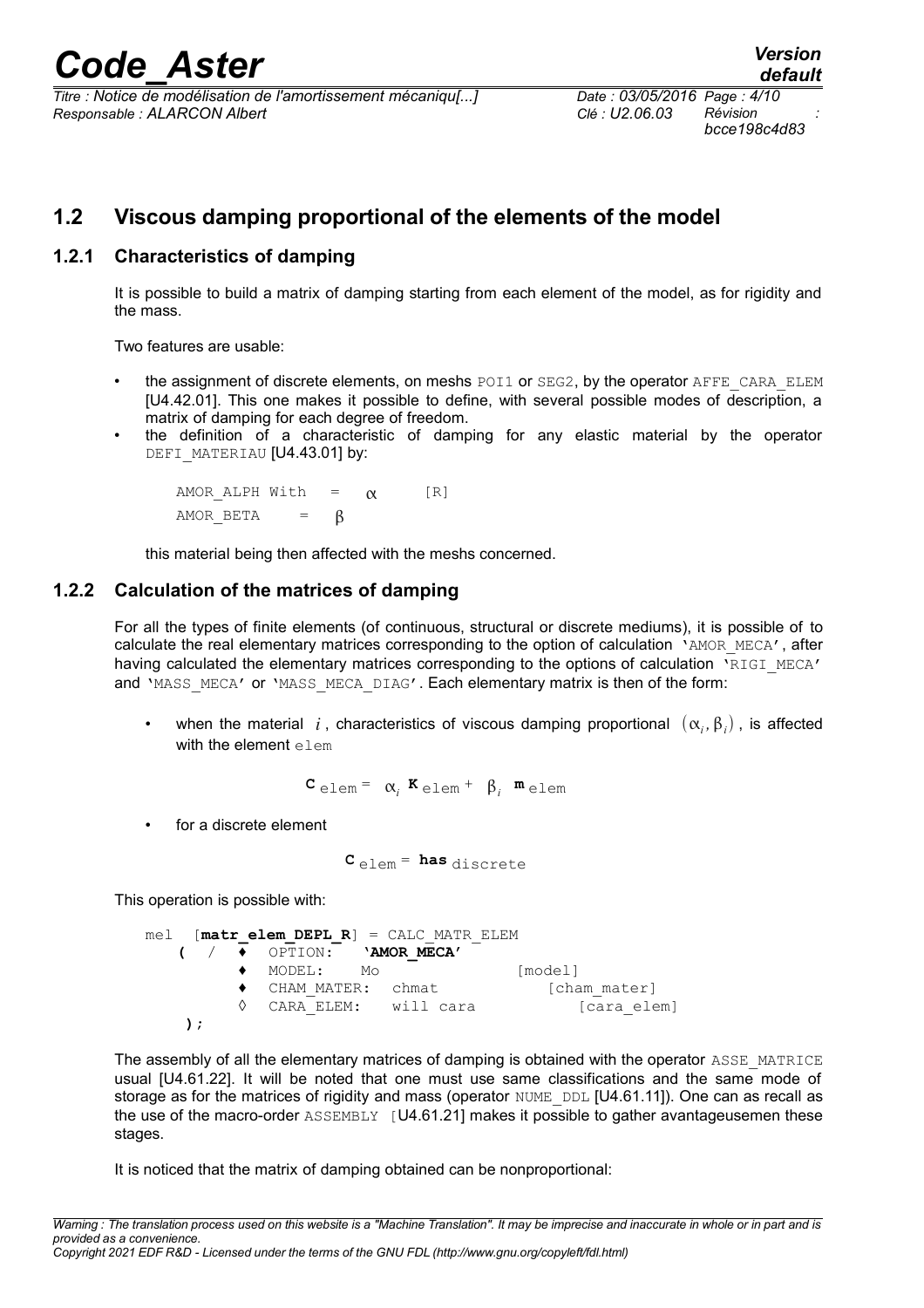*Titre : Notice de modélisation de l'amortissement mécaniqu[...] Date : 03/05/2016 Page : 5/10 Responsable : ALARCON Albert Clé : U2.06.03 Révision :*

*bcce198c4d83*

 $C \neq \alpha K + \beta M$ 

### **1.2.3 Use of the matrix of viscous damping**

The matrix *C* for the dynamic analysis lnéaire is usable direct (keyword MATR\_AMOR) with the operators of linear dynamic response:

| transient | DYNA VIBRA | [U4.53.03] |
|-----------|------------|------------|
| harmonic  | DYNA VIBRA | [U4.53.03] |

It is essential for the modal analysis complexes with the operator of research of the eigenvalues:

**CALC\_MODES** [U4.52.02]

For the analyses in modal base, one must project this matrix in the subspace defined by a unit  $\Phi$ real clean modes. This operation is possible with the operator **PROJ MATR BASE** [U4.63.12]. Let us note that in the case general ( *C* nonproportional), the projected matrix is not diagonal. It remains nevertheless usable (keyword AMOR\_GENE) for the calculation of the dynamic response in force or imposed in modal space, with the operator of dynamic response linear:

transient **DYNA VIBRA [U4.53.21]** 

### **1.2.4 Use of viscous modal damping**

For the analyses in modal base of real clean modes, the dynamic differential equation in generalized coordinates:

*q*¨ *<sup>i</sup>*2 *<sup>i</sup> <sup>i</sup> q*˙ *<sup>i</sup><sup>i</sup>* 2 *qi*= *i T i f t* éq 1.2.4-1

fact of appearing a modal damping coefficient  $|\xi_i|$  expressed like a fraction of critical damping and the generalized mass of the mode  $\vert\mu_i\vert$ , which depends on the mode of standardisation of the clean mode.

In the case of a matrix of damping  $|C|$  strictly proportional, coefficients  $|\xi_i|$  result from the diagonal terms of the matrix of damping generalized  $\Phi^T C_-\Phi_-$  by:

$$
2 \xi_i \omega_i = \frac{\Phi_i^T C \Phi_i}{\Phi_i^T M \Phi_i}
$$

and, in the case of own standards modes with the unit modal mass,

$$
2 \xi_i \omega_i = \Phi_i^T C \Phi_i
$$

One can use this relation in the case of a matrix of damping *C* nonproportional, by applying the assumption of BASILE, who is acceptable for weak depreciation (in particular if there is no damping localised dominating) and of the real clean modes sufficiently uncoupled.

The modal damping coefficients can be provided by order (keyword AMOR\_REDUIT) with two operators for:

| transitory analysis in modal space         | DYNA VIBRA             | [U4.53.03] |
|--------------------------------------------|------------------------|------------|
| transitory analysis in physical space      | <b>DYNA VIBRA</b>      | [U4.53.03] |
| seismic analysis by spectrum of oscillator | <b>COMB SISM MODAL</b> | [U4.84.01] |

*Warning : The translation process used on this website is a "Machine Translation". It may be imprecise and inaccurate in whole or in part and is provided as a convenience.*

*Copyright 2021 EDF R&D - Licensed under the terms of the GNU FDL (http://www.gnu.org/copyleft/fdl.html)*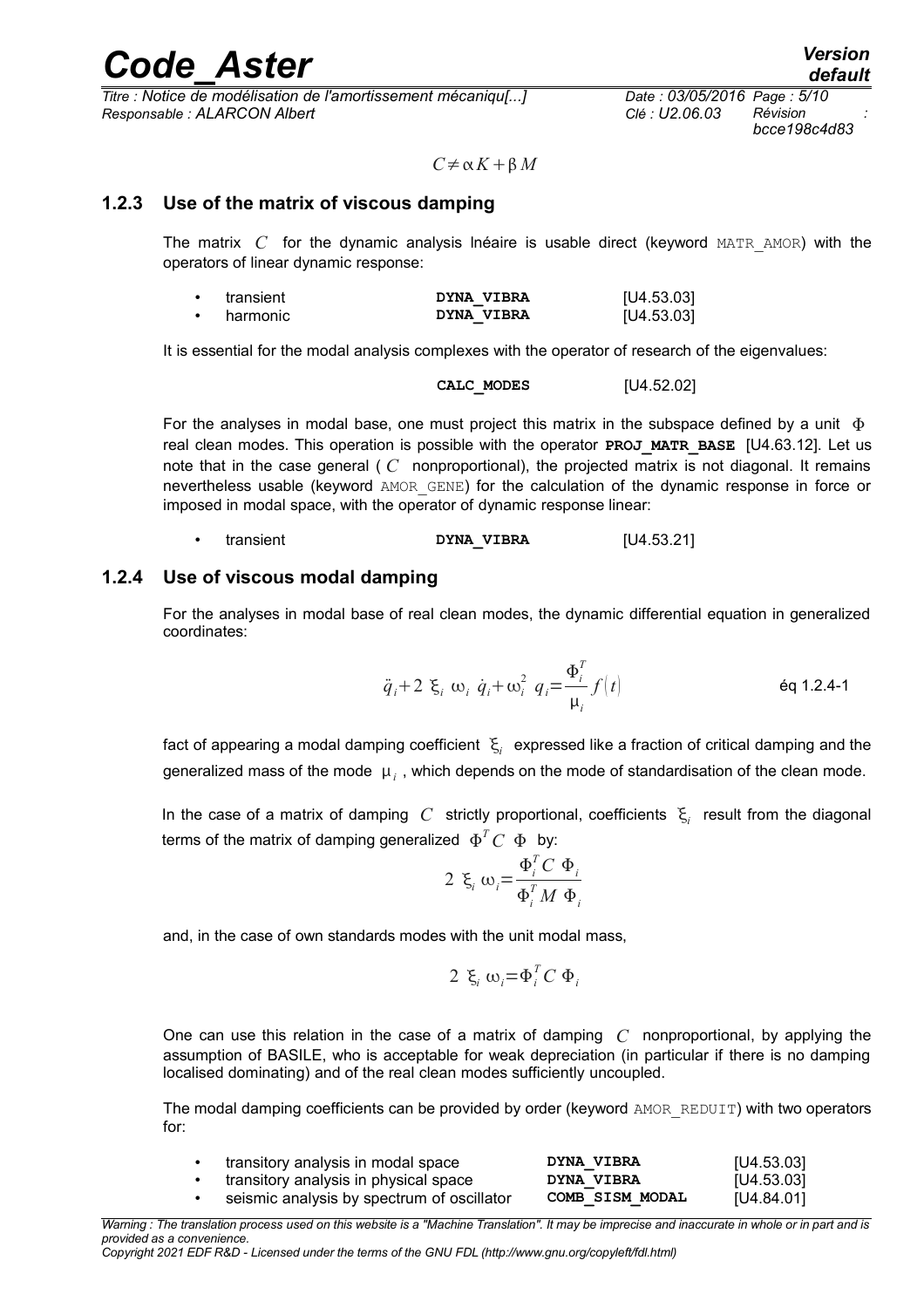*Titre : Notice de modélisation de l'amortissement mécaniqu[...] Date : 03/05/2016 Page : 6/10 Responsable : ALARCON Albert Clé : U2.06.03 Révision :*

Let us note that there does not exist any tool for automatic extraction of these coefficients, starting from the matrix of amndtortissement generalized  $\Phi^T C_- \Phi$  , concept produced by the operator **PROJ\_MATR\_BASE** [U4.63.12].

### **2 Model of damping hysteretic**

The model of damping hysteretic is usable to treat the harmonic answers of structures with viscoelastic materials. The damping coefficient hysteretic  $n_i$  is given starting from a test under harmonic cyclic loading with the pulsation  $\omega$  for which one obtains a relation stress-strain which makes it possible to define:

the energy dissipated by cycle in the form:

$$
E_{d}\!=\!\int_{\mathit{cycle}}\sigma\,d\,\epsilon
$$

• the Young modulus complex $\mathsf{E}\left\vert E\right\rangle ^{*}$  starting from the relation stress-strains:

$$
\sigma = \sigma_0 e^{j\omega t} \text{ and } \varepsilon = \varepsilon_0 e^{j(\omega t - \varphi)} \text{ with } \sigma_0 \text{ and } \varepsilon_0 \text{ amplitudes, } \varphi \text{ the phase}
$$
\n
$$
E^* = \frac{\sigma}{\varepsilon} = \left(\frac{\sigma_0}{\varepsilon_0}\right) e^{j\varphi} = \left(\frac{\sigma_0}{\varepsilon_0}\right) \left(\cos \varphi + j \sin \varphi\right) \text{ where } E^* = E_1 + j E_2 = E_1 \left(1 + j \eta\right)
$$

with 
$$
E_1 = \left(\frac{\sigma_0}{\epsilon_0}\right) (\cos \varphi) = \text{real part and } E_2 = \left(\frac{\sigma_0}{\epsilon_0}\right) (\sin \varphi) = \text{imaginary part}
$$
  

$$
\eta = \frac{E_1}{E_2} = \tan \varphi = \text{factor of dissipation}
$$

This led to the equations of the dynamics of the structures:

$$
M \ddot{u} + K * (1+j \eta) u = f(\Omega) \tag{6q 2-1}
$$

with  $K$  matrix of real elastic rigidity,  $M$  matrix of mass and  $n$  the damping coefficient hysteretic. Let us note that one often speaks about complex matrix of rigidity.

This model is a simplified version of the model visco elastic standard, and presents several disadvantages:

- The model obtained cannot be transposed in the temporal field, since this model would not be causal,
- This model does not present dependence of damping to the frequency, like models it viscoelastic standard

It however constitutes a good approximation for the calculation of harmonic answers in a reasonably narrow waveband, and also has the advantage of being simple to put in œuvre.

### **2.1 "Total" damping hysteretic**

This modeling, easy to implement, corresponds to: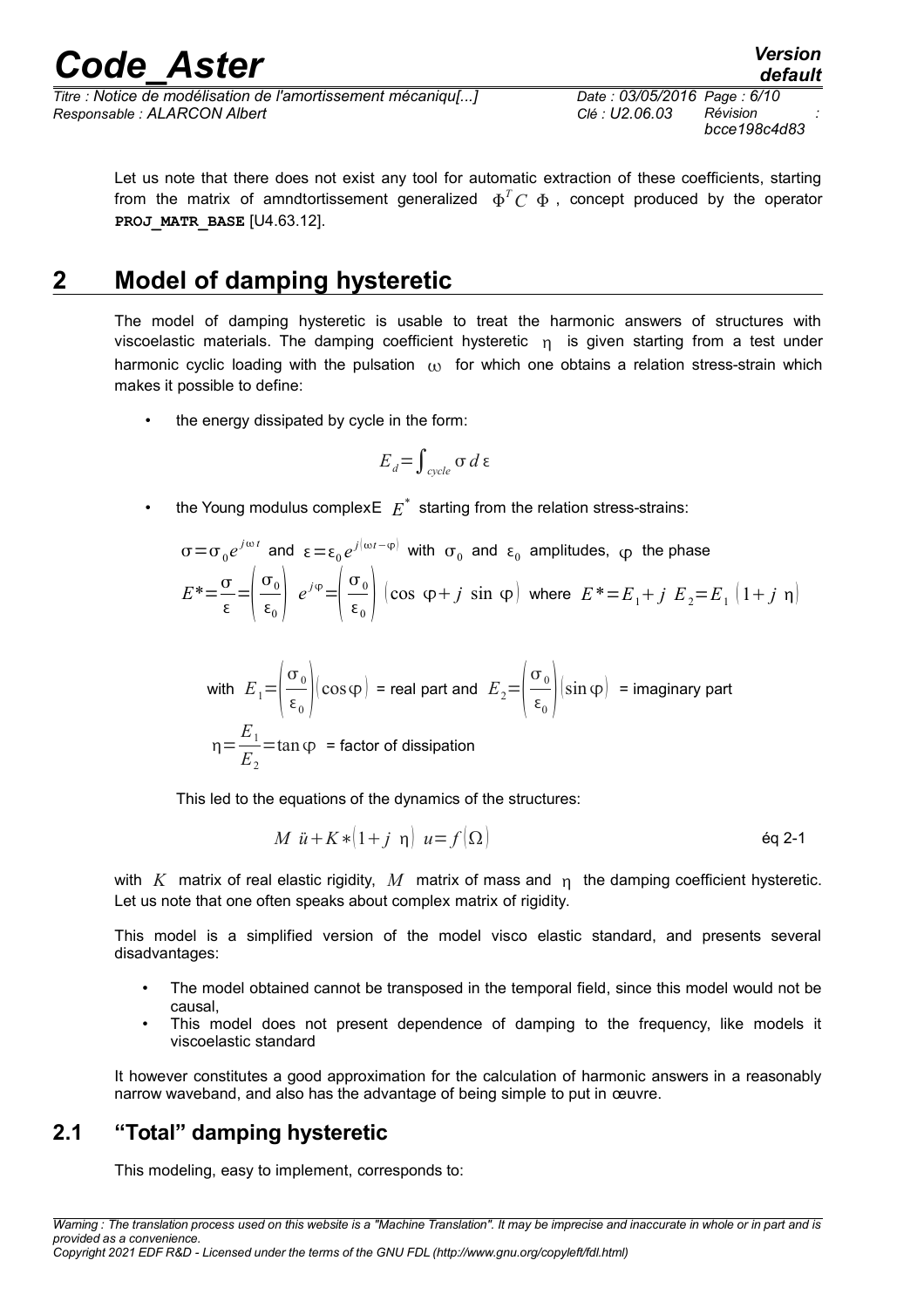*Titre : Notice de modélisation de l'amortissement mécaniqu[...] Date : 03/05/2016 Page : 7/10 Responsable : ALARCON Albert Clé : U2.06.03 Révision :*

*bcce198c4d83*

*default*

$$
(-M\omega^2 + j\eta K + K)u = f(\Omega)
$$
 eq 2.1-1

It is currently available, by using the operator COMB\_MATR\_ASSE [U4.72.01], after having assembled the matrix of rigidity to real coefficients, but it is of a low utility:

- validation of algorithms of resolution,
- useless for the industrial studies, because it does not make it possible to represent the heterogeneity of the structure compared to damping (dissipation located in particular zones of the structure treated with viscoelastic materials).

### **2.2 Damping hysteretic of the elements of the model**

### **2.2.1 Characteristics of damping**

It is possible to build a complex matrix of rigidity starting from each element of the model, as for real rigidity and the mass.

Two features are usable:

the assignment of discrete elements, on meshs POI1 or SEG2, by the operator AFFE\_CARA\_ELEM [U4.42.01]. This one makes it possible to define, with several possible modes of description, one **matrix of real rigidity** for each degree of freedom **and** a damping coefficient hysteretic to apply to this matrix.

AMOR HYST = eta [R]

• the definition of a characteristic of damping for any elastic material by the operator DEFI\_MATERIAU [U4.43.01] by the keyword:

AMOR HYST = eta [R]

this material being then affected with the meshs concerned.

In LE case where certain materials would not be regarded as not affected by damping hysteretic, it is necessary to affect a damping to them hysteretic no one.

#### **2.2.2 Calculation of the matrices of damping**

For all the types of finite elements (of continuous, structural or discrete mediums), it is possible to calculate the complex elementary matrices corresponding to the option of calculation 'RIGI\_MECA\_HYST', after having calculated the elementary matrices corresponding to the options of calculation 'RIGI\_MECA'. Each elementary matrix is then of the form:

• when the material  $i$ , characteristics of damping hysteretic  $\eta_i$ , is affected with the element elem

$$
k_{\text{elem}}^* = k_{\text{elem}} (1 + j n_i)
$$

for a discrete element defined by a matrix of rigidity  $\kappa_{discrete}$  and a damping coefficient hysteretic n

$$
k_{\text{elem}}^* = k_{\text{discret}} (1 + j n_i)
$$

This operation is possible with:

$$
mel [matr\_elem\_DEPL_C] = CALC\_MATR\_ELEM
$$

*Warning : The translation process used on this website is a "Machine Translation". It may be imprecise and inaccurate in whole or in part and is provided as a convenience.*

*Copyright 2021 EDF R&D - Licensed under the terms of the GNU FDL (http://www.gnu.org/copyleft/fdl.html)*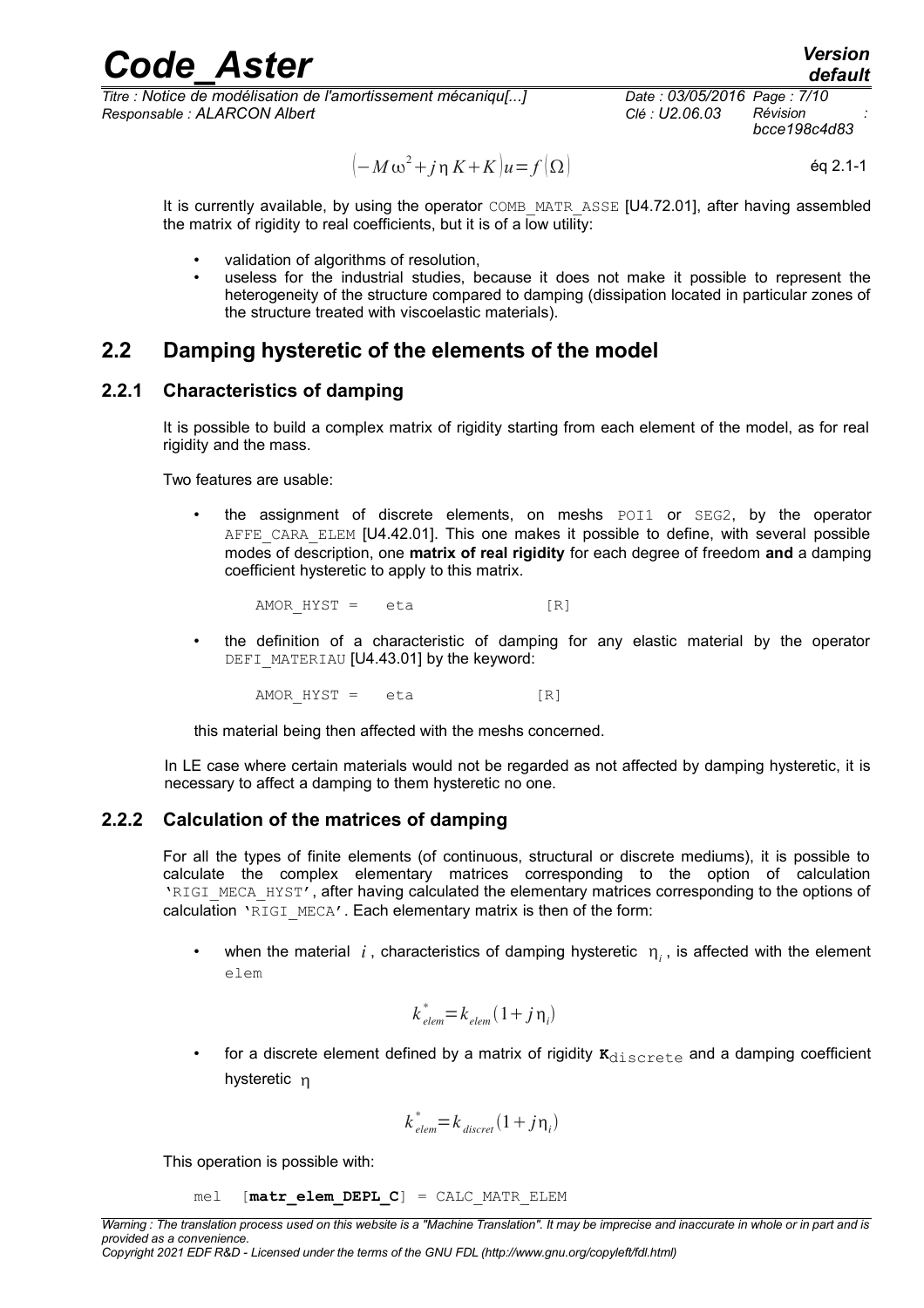*default*

*Titre : Notice de modélisation de l'amortissement mécaniqu[...] Date : 03/05/2016 Page : 8/10 Responsable : ALARCON Albert Clé : U2.06.03 Révision :*

*bcce198c4d83*

| $\sqrt{2}$ |   | ♦ OPTION: 'RIGI MECA HYST' |               |
|------------|---|----------------------------|---------------|
|            |   | MODEL:<br>Mo               | [model]       |
|            |   | CHAM MATER: chmat          | [cham mater]  |
|            | ♦ | CARA ELEM: will cara       | [cara elem]   |
|            |   | ◆ RIGI MECA: rigi          | [matr elem *] |
|            |   | $\bullet$ LOAD : l char    | [1 char meca] |
|            |   |                            |               |

Assembly of the complex matrix of rigidity *K*∗ , starting from the elementary matrices is obtained with the operator ASSE MATRICE usual [U4.61.22]. It will be noted that one must use the same classification and the same mode of storage as for the matrix of mass (operator NUME\_DDL [U4.61.11]).

The loading used for the calculation of the matrix of real rigidity (OPTION 'RIGI MECA') must be well informed by the keyword 'LOAD' for the calculation of the matrix of elementary rigidity complex.

#### **2.2.3 Use of the complex matrix of rigidity**

The complex matrix of rigidity *K*∗ is usable for the direct linear dynamic analysis (keyword MATR\_RIGI) with the operator of dynamic response linear:

harmonic answer **DYNA\_VIBRA** [U4.53.03]

If the model to be taken into account for harmonic calculation is of important size, it can be interesting to resort to the methods of reduction of models. An effective approach for the strongly dissipative models is available in documentation [U2.06.04].

The search for eigenvalues can be done only with certain parameter settings of the operator of search for eigenvalues:

**CALC\_MODES** [U4.52.02]

The reference material [R5.01.02] specifies the types of with problems which one can deal and possible parameter settings.

This research leads to complex clean modes, which could not thus be used for calculations in the temporal field.

Nevertheless, whenever introduced damping remains weak, it is possible to calculate the modes real associates with the associated nondissipative model, and to allot to them the rates of depreciation calculated by the calculation of complex modes to build a scale model on modal basis. This system can then be used to carry out a transitory calculation:

transitory analysis in modal space **DYNA\_VIBRA** [U4.53.03]

### **3 Viscoelastic model of damping to internal variables**

The viscoelastic model of damping to internal variable is usable to treat the harmonic and transitory answers of structures with viscoelastic materials. This model rests on the existence of a law of behavior making it possible to determine the state of stress according to the history of the deformations:

$$
\sigma\!=\!E_{\infty}\,\varepsilon(t)-\int_{0}^{t}E_{\nu}(t-\tau)\frac{\partial\,\varepsilon\left(\tau\right)}{\partial\,\xi}d\,\tau
$$

where  $E_\infty$  represent the Young modulus high frequency, and  $E_\nu$  the module of relieving. This module can be represented in the temporal field by a series of Prony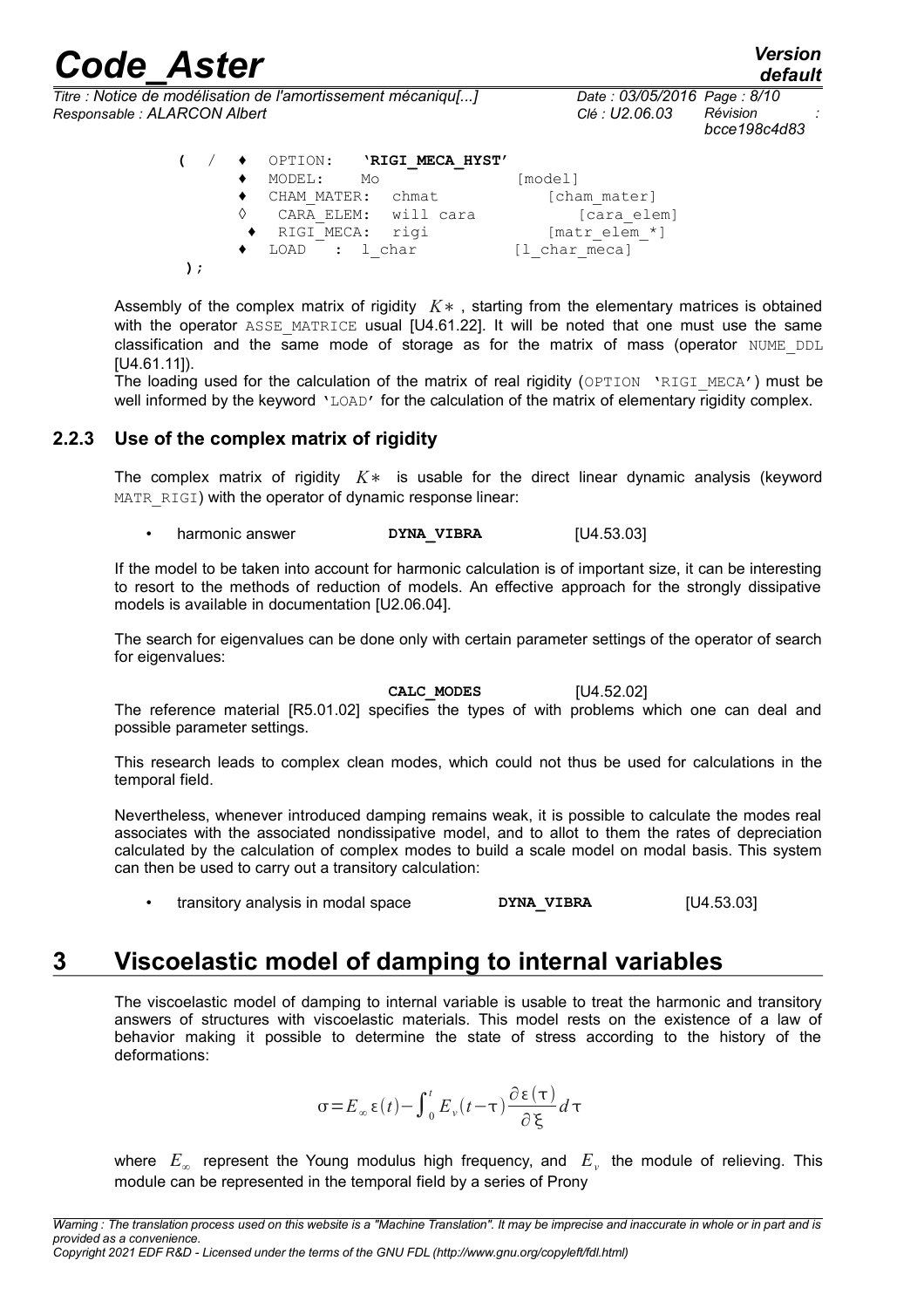*Titre : Notice de modélisation de l'amortissement mécaniqu[...] Date : 03/05/2016 Page : 9/10 Responsable : ALARCON Albert Clé : U2.06.03 Révision :*

*bcce198c4d83*

$$
E_v(t) = E_r + \sum_{k=1}^{N} E_k \exp(-t/\tau_k)
$$
,

or by a sum of first order rational fractions in the frequential field.

$$
E_{\nu}(s) = E_r + \sum_{k=1}^{N} \frac{\omega_k E_k}{s + \omega_k}.
$$

To take into account these laws of behavior, one introduces internal variables which make it possible to build a linear model are equivalent of order two, compatible with *Code\_Aster*. These variables establish the link between the physical degrees of freedom impacted by the presence of a viscoelastic material and the sizes defining the behavior. Thus, as many vectors are introduced  $q_{\nu k}$  that parameters internal. These variables are controlled by the equations of evolution temporal

maybe, into frequential

$$
s q_{vk} + \omega_k (q_{vk} - q) = 0
$$

 $\tau_k q_{\nu k} + q_{\nu k} - q = 0$ 

One can illustrate the relations describing this behavior by considering a system masses "spring" for which the spring has a behavior which can be represented by *N* internal variables:



Figure 1: Representation of a system "1 DDL" in internal states The equilibrium equations for this system are written

$$
\begin{cases} M \ddot{q} + K_0 q + \sum_{k=1}^{N} K_k (q - q_{vk}) = 0 \\ C_k q_{vk} + K_k (q_{vk} - q) = 0 \qquad \forall k \in [1, N] \end{cases}
$$

The dynamic system for this oscillator can thus be put in the classical form of a model of order 2

|  |  |  |  | $\begin{bmatrix} M & 0 & \dots & 0 \\ 0 & 0 & \ddots & \vdots \\ \vdots & \ddots & 0 & \vdots \\ 0 & \dots & \dots & 0 \end{bmatrix} \begin{bmatrix} q \\ q_{\nu l} \\ q_{\nu k} \\ q_{\nu N} \end{bmatrix} + \begin{bmatrix} 0 & 0 & \dots & 0 \\ 0 & C_1 & \ddots & \vdots \\ \vdots & \ddots & C_k & 0 \\ 0 & \dots & 0 & C_N \end{bmatrix} \begin{bmatrix} q \\ q_{\nu l} \\ q_{\nu k} \\ q_{\nu N} \end{bmatrix} + \begin{bmatrix} K_0 + \sum_{k=1}^N K_k & -$ |  |  |  |
|--|--|--|--|---------------------------------------------------------------------------------------------------------------------------------------------------------------------------------------------------------------------------------------------------------------------------------------------------------------------------------------------------------------------------------------------------------------------------------------------------------------------|--|--|--|

In the state, *Code\_Aster* does not allow to take into account of such laws of behavior for the linear dynamic analyses. The solution adopted to solve this problem consists in building a base of reduction adapted for the problem.

This base of reduction is built around clean modes and of the static answers of the structure to the viscoelastic efforts generated by the modes. Under these conditions, one has

*default*